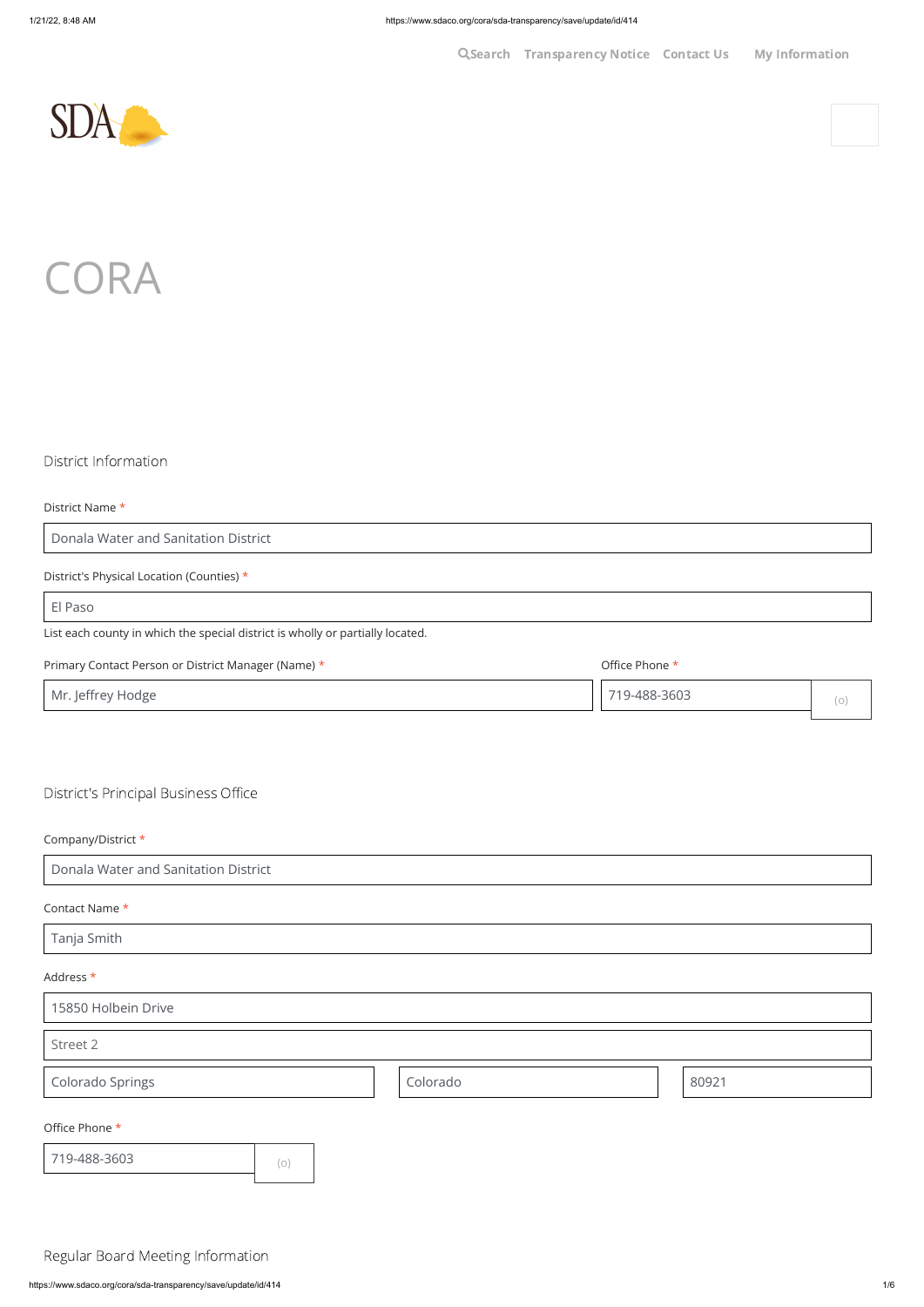| Location            |         |          |       |
|---------------------|---------|----------|-------|
| Donala (office)     |         |          |       |
| Address             |         |          |       |
| 15850 Holbein Drive |         |          |       |
| Street 2            |         |          |       |
| Colorado Springs    |         | Colorado | 80921 |
| Day(s)              | Time    |          |       |
| 3rd Thursday        | 1:30 pm |          |       |

## Posting Place for Meeting Notice

Indicate the place designated by the Board for posting the notice (and agenda) at least 24 hours prior to any meeting of the board (as per the Colorado Open Meetings Law, section 24-6-402(2)(c), C.R.S.)

| Location |  |
|----------|--|

| Donala (office)     |  |
|---------------------|--|
| Address             |  |
| 15850 Holbein Drive |  |
| Street 2            |  |

Notice of Proposed Action to Fix or Increase Fees, Rates, Tolls, Penalties or Charges for Domestic Water or Sanitary Sewer Services

Colorado Springs and Colorado **Colorado Colorado** (1992)

Hearing for fee changes per CRS 32-1-1001 (2)(s)(4)

#### Location

Donala Water & Sanitation District

Address

15850 Holbein Drive

Street 2

| Colorado Springs |  | Colorado |  | Zip Code |  |  |
|------------------|--|----------|--|----------|--|--|
|------------------|--|----------|--|----------|--|--|

Date

September 22, 2021

Notice

# PUBLIC NOTICEPUBLIC NOTICE This notice is to advise any interested parties that the preliminary budget for the Donala Water and Sanitation District will be presented to the Board of Directors on October 21, 2021. The public is invited to attend and comment on the proposed budget. On December 9, 2021, the Board of Directors will also hold a public hearing on the proposed budget, prior to adoption at that meeting.

l d f ll b d d b d d b d d b d d b d d b d d b d b d b d b d b d b d b d b d b d b d b d b d b d b d b d b d b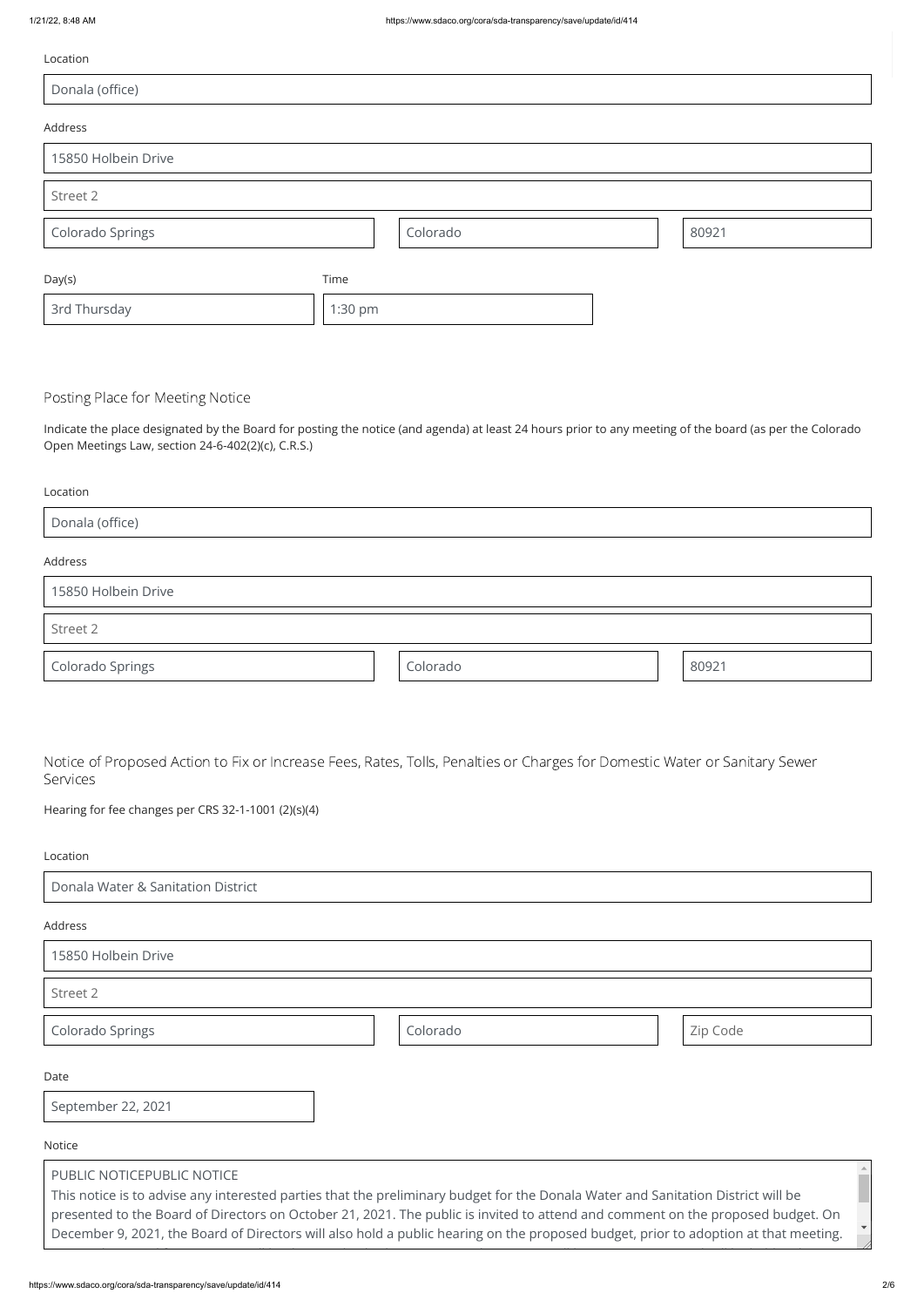Current District Mill Levy

Enter the current mill levy for the district. Enter "0" or "None" if the district does not levy a property tax.

Mills

| 21.296 |  |
|--------|--|
|        |  |
|        |  |

## Ad Valorem Tax Revenue

Provide the total ad valorem tax revenue (property tax) received by the district during the last year. Enter "0" or "None" if the district does not levy a property tax.

#### Amount

| ┶<br>- 14 | 1,971,973 |
|-----------|-----------|

## Date of Next Regular Election

Regular elections for special districts are held in May of odd-numbered years. Indicate the date of the next regular election of the special district at which members of the board will be elected. (Next regular election will be May 3, 2022.)

Date

05/03/2022

24-72-205 C.R.S

#### Research and Retrieval Fee

\$25.00 per hour

## District Policy

in compliance with HB14-1193, Donala will charge .25 per page for records and \$25 per hour for retrieval Contact Name Office Phone

Tanja Smith

719-488-3603

Name

Ed Houle - President

Contact Info

719-488-3603

Will this office be on the ballot at the next regular election?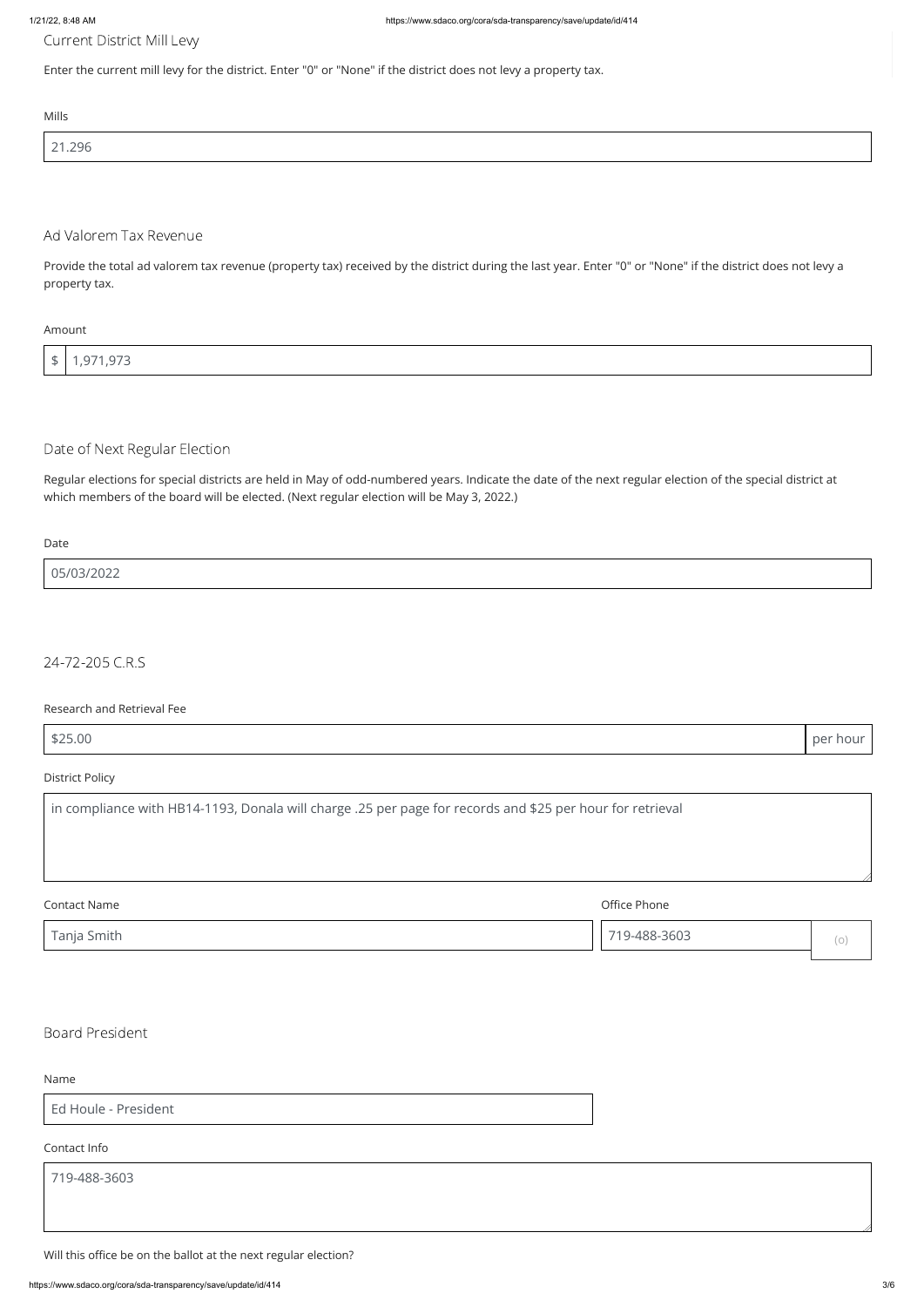O No

## Board Member 2

Name

Wayne Vanderschuere - Vice President

### Contact Info

719-488-3603

Will this office be on the ballot at the next regular election?

● Yes

 $\bigcirc$  No

Board Member 3

Name

Edward Miller

Contact Info

719-488-3603

Will this office be on the ballot at the next regular election?

● Yes

O No

Board Member 4

Name

Kevin Deardorff - Secretary/Treasurer

#### Contact Info

719-488-3603

Will this office be on the ballot at the next regular election?

Yes

O No

## Board Member 5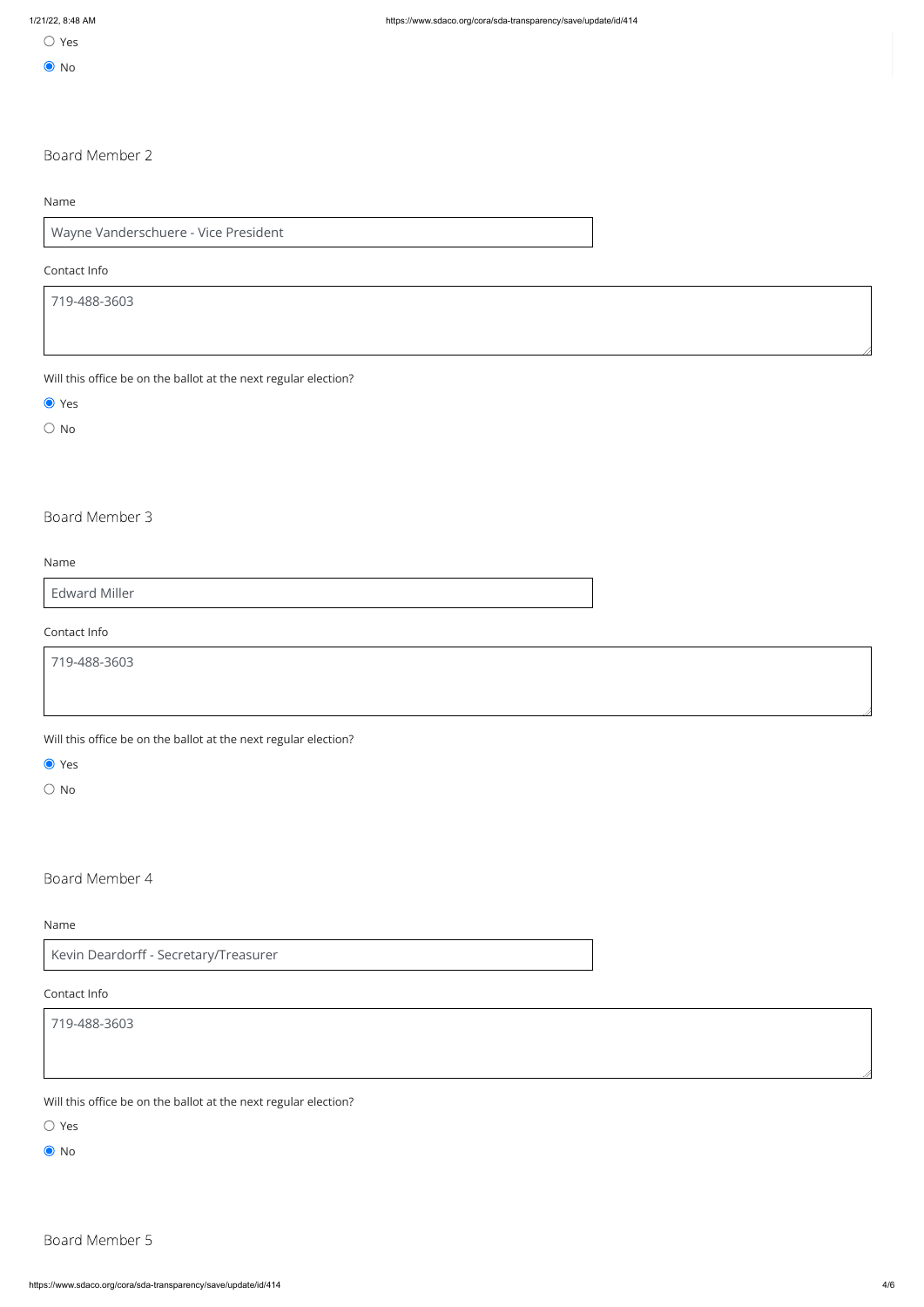#### Name

Bill George

## Contact Info

Will this office be on the ballot at the next regular election?

Yes

**●** No

Board Member 6

Name

Contact Info

Will this office be on the ballot at the next regular election?

Yes

**●** No

Board Member 7

Name

Contact Info

Will this office be on the ballot at the next regular election?

Yes



Board Candidate Self-Nomination Forms

Any eligible elector of the special district who desires to be a candidate for the office of special district director must file a self-nomination and acceptance form or letter with the designated election official.

## Deadline for Self-Nomination Forms

Self-nomination and acceptance forms or letters must be filed not less than 67 days before the date of the regular election. (The self-nomination deadline for the 2022 regular election is Feb, 25, 2022.)